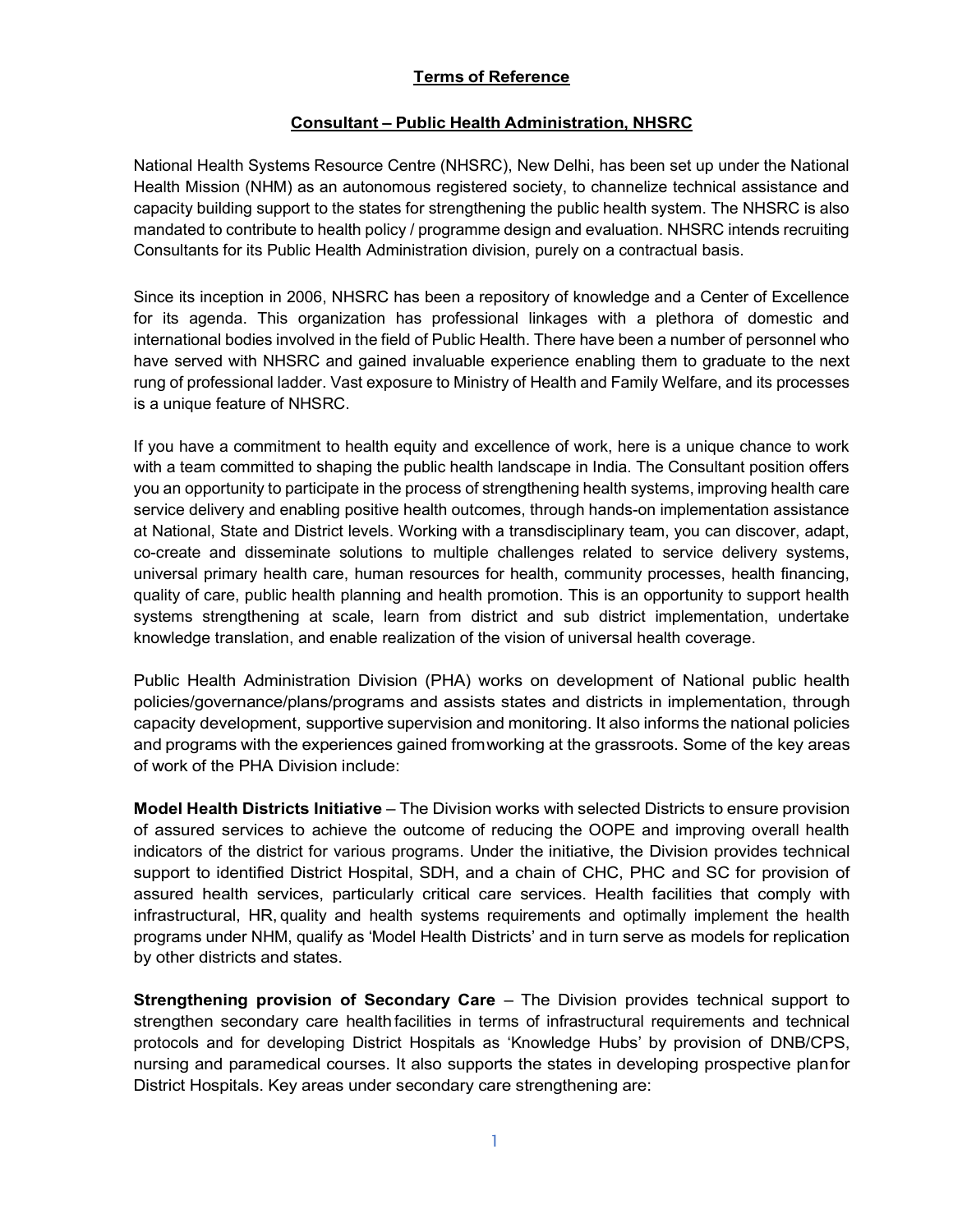- District hospital strengthening
- Family medicine
- $\triangleright$  MCH strengthening
- Revision of CEmONC/LSAS

Public Health Governance - Robust and accountable health systems governance remains a challenge within the public sector. Mechanisms for strengthening accountability and health systems risk management (such as morbidity audits, prescription audits, inventory and financial audits) are either inadequate or lacking. Neither is there a system to generate early warning signs about potential lapses in service delivery (particularly those which are critical, e.g. adverse event reporting). The division is working on the strengthening of Public Health Governance through Health System Indicator Tools enabling timely corrective actions to prevent untimely deaths and avoidable incidents.

- Maternal Death Surveillance Review & Child Death Review
- Clinical Governance
- Referral Transport
- Civil Registration System
- Citizen Charter

Comprehensive Primary Health Care - The Division has coordinated in drafting of operational guidelines in certain key areas of Comprehensive Primary Health Care. These guidelines cover the areas of Oral Health, Mental, Neurological & Substance Use Disorders, Emergency Services, Architectural Design of HWCs and RMNCH+A.

Indian Public Health Standards (IPHS) - The Division has - finalised the revised IPHS 2019 (includes both rural and urban standards), by aligning it with recent program initiatives. This is in the process of approval.

National Urban Health Mission (NUHM) - The Division develops guidelines (in co-ordination with NUHM division at Ministry), works with relevant stakeholders in strengthening capacity of states in rolling out implementation of NUHM and also carries out supportive supervision and monitoring of various urban health activities.

Public Health Management Cadre (PHMC) - Division is supporting MoHFW in creating public health cadre within the existing health structure of the states. The13th CCHFW members resolved to commit to constitute Public Health Management Cadre in their States by March 2022 to achieve the goal of 'Health for All'.

Communicable diseases - To provide implementation support as well as to review the progress of specific public health strategies under Communicable Disease Control programme, with a specific focus on COVID-19 related activities.

### Current Opening for entry to PHA division as Consultant

The PHA Division is looking for young and dynamic public health professionals who are proactive and self-accountable with a strong work ethic and ability to work with minimum supervision and deliver within tight deadlines.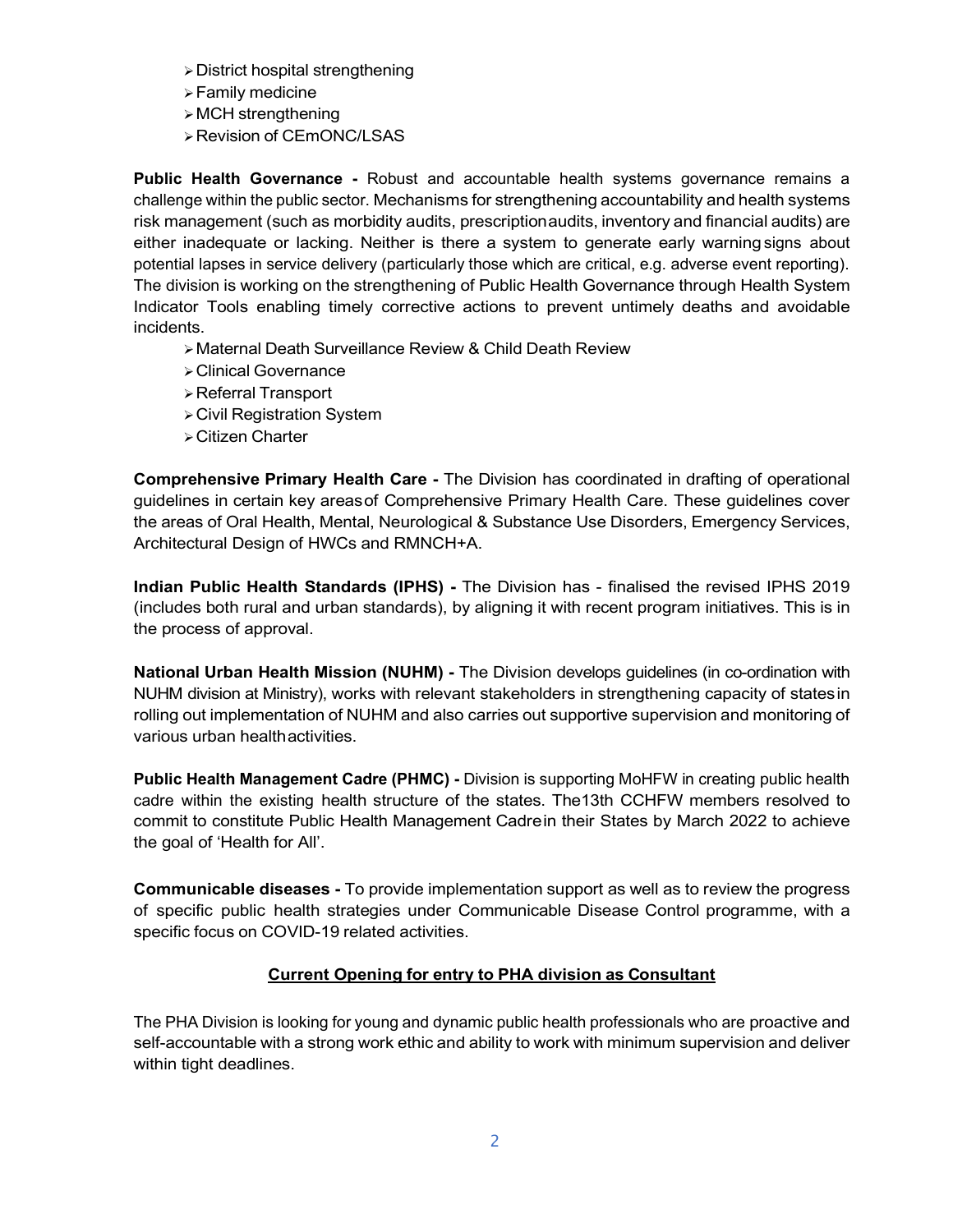The applicant should be passionate about strengthening public health services with a vision of making good quality public health care services available and accessible to the most underserved and marginalised populations; and must have the zeal to work towards realization of that vision continuously and strategically.

The selected candidate will have the unparalleled opportunity to work at a dynamic platform with the States and Districts and other stakeholders. The work will provide an enriching experience in understanding the public health challenges at various levels and developing and implementing strategies for problem solving.

The position is specifically for the requirement of Consultant under the Public Health Administration. The Position reports to Advisor-Public Health Administration and is on purely Contractual basis, to begin with two years and extendable based on the performance.

#### Qualifications:

#### I) Essential qualifications:

#### A. Graduate degree in MBBS,

with postgraduate having MD in Community Medicine/Master's in Public Health/ PhD in Public Health/ Post graduate diploma in Hospital and Health Management

Or

- B. BDS/AYUSH/B.Sc. Nursing/Bachelor's in Social Work/Nutrition with Post-graduation (Diploma/Degree/ higher qualification):
- PhD in Public Health
- PhD in Nutrition
- Master of Public Health (MPH)
- MDS in Public Health Dentistry
- M.Sc. in Community Nursing
- Master of Business Administration in Hospital & Healthcare Management
- Master in health planning & Health Policy
- Master in Global Health
- Master in environmental health
- Master in Epidemiology
- Master of Science in Nutrition
- Masters in Maternal and Child health
- Master in Social Work
- Post graduate diploma in Health and Hospital Management

#### II. Job Experience

#### A. Essential Experience

2 Years of Post Qualifications work experience with the above-mentioned PG Degrees.

Or

Those having MBBS degree, 2 years' experience is required.

Or

Those having MBBS with MD no experience is required.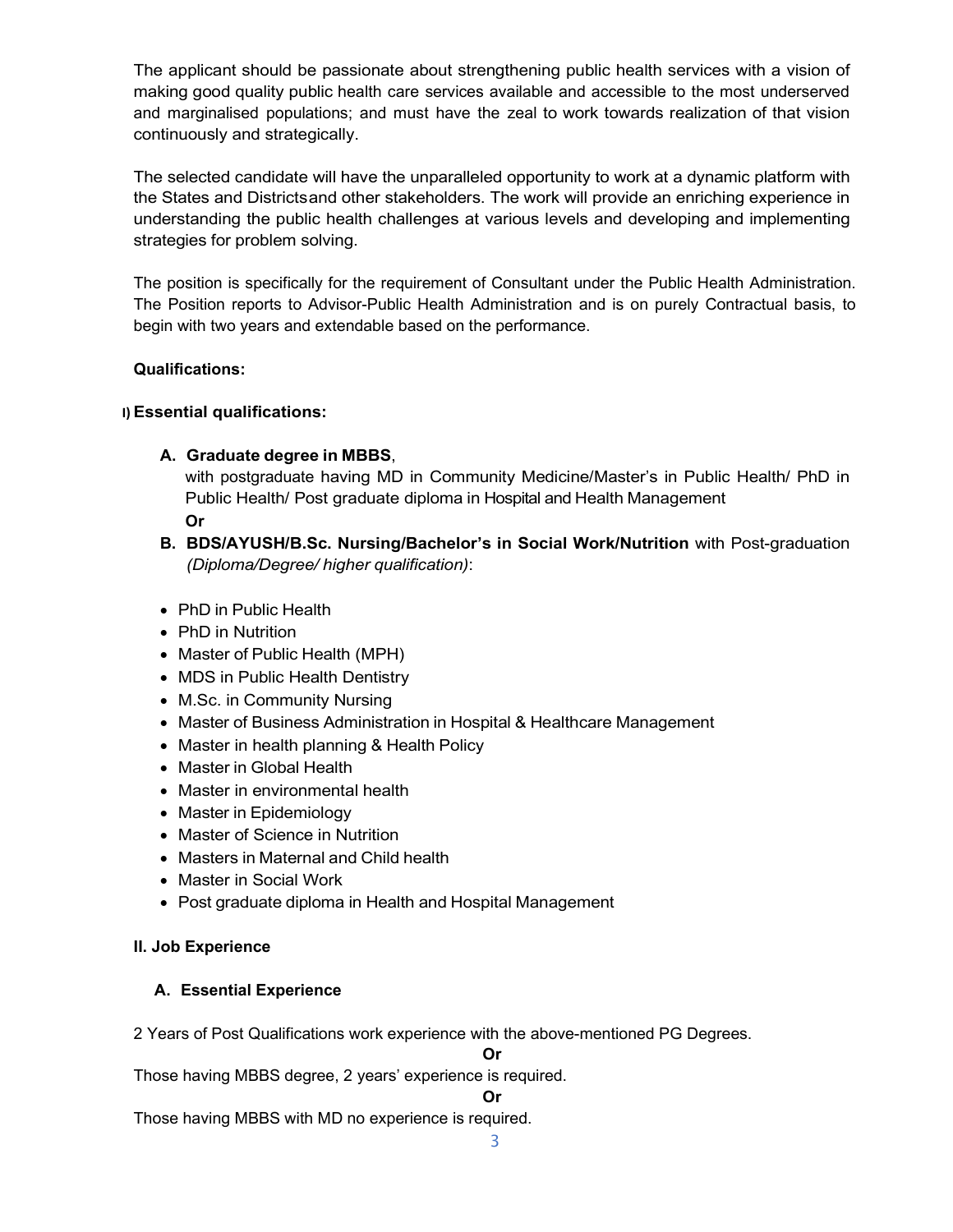#### Note:

Preference will be given to candidates working in the public/government sector.

### B. Desirable Work Experience:

- Demonstrated experience of working in public health at block/ district/ state or national level.
- Experience in core public health domains like NHM/Maternal and Child health/ RMNCH+A/ NHPs/ Health planning/ Health policy and advocacy/ Public Health system strengthening or Health Care Management.
- Demonstrated experience in Operationalizing health program at field level / working in strengthening of district level health systems
- Organizing workshops at national & state level for health infrastructure particularly critical care areas like High Dependency Unit, Operation Theatre, Labour Room, Labs, CSSD, etc.

## III. Personal Attributes and Skills

- Vibrant, dynamic, and highly motivated with a sense of initiative and ownership, and ready to take any responsibility assigned as a part of the team
- Ability to produce high quality written work, with great attention to detail, within tight deadlines
- Passionate about working on health systems issues, particularly for the poor and vulnerable population, and keen on working on policy at national level, with a problemsolving approach
- Ability to question while bringing fresh and innovative ideas to the team; Should be observant and keen, with ability to respond appropriately in any situation
- Demonstrated ability to work in a multi-disciplinary team environment
- Willingness to travel to states & districts to provide technical assistance & ability to work on different assignments simultaneously to meet the timelines for assignments
- Computer proficiency with high levels of familiarity in commonly used packages like MS Word, Excel, Power Point and Web surfing to search relevant data and documents
- Excellent communication and presentation skills, analytical and interpersonal abilities, excellent oral and written communication skills in English. Working knowledge of Hindi also desirable.

## Roles & Responsibilities:

- Support in development of infrastructure component of IPHS relating to Public Health Institutions including layout designs.
- Systematic collection, documentation & presentation of information on health system and health needs for providing inputs to key decision makers.
- Analysis of data from HMIS & its use for decision makers at central, state and district level.
- Support the PHA team in building capacities at district and state level for making state and district health plans and for review & improving the plans, using both epidemiological and HMIS inputs and support on budgeting and financial planning as required by the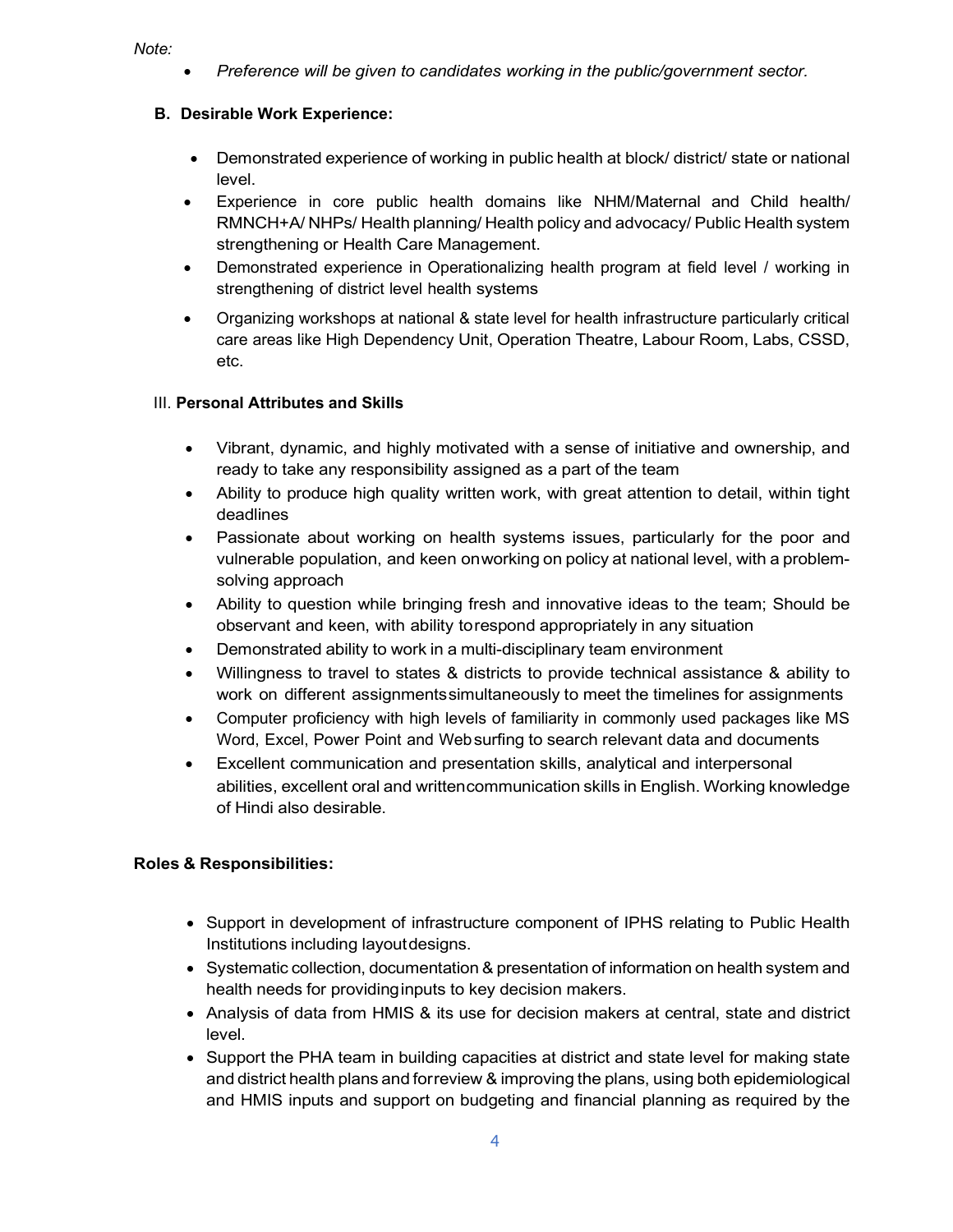poor performing states.

- Provide Technical Assistance in areas related to health systems strengthening such as Public Health Planning, Health Management Information Systems, etc.
- Undertake field visit to assess progress of Maternal / Child Death or Near Miss Reviews, Grievance redressal and in collection and development of background materials for publications of the Division.
- Support the Division in organization of national, regional and state level workshops and consultations for orienting States on specific technical areas.
- Maintain data base of all relevant documents/communications related to allocated work area.
- Extensive travel to States/Districts is required for fulfilling the roles and responsibilities.
- Any other duties that may be assigned by the PHA division.

### Age Limit: Up to 40 Years

Work Location: The position is New Delhi based with travel to different states and districts

## Remuneration Range: Between Rs. 60,000/- to Rs. 1,20,000/-\* \*Fee offered within the band will be commensurate with qualification and experience

Other Benefits: In addition to the renumeration mentioned above, Consultants of NHSRC are entitled to Free Accidental insurance, Subsidized Medical insurance, Mobile bills reimbursement, Laptop reimbursement (As per NHSRC Policy), 30 days Consolidated leave, fully paid Maternity leave (For Female Consultants) as per Government of India policy, performance linked increments, TA/ DA and per diem for on-duty visits.

Duration of Contract: Initial Contract till 31st March 2024 (with further extension subject to satisfactory performance)

Candidates selected in this interview could be considered for other vacant positions at NHSRC requiring similar skill sets and at appropriate level.

How to apply: Candidates are requested to fill the online application correctly which is available on the NHSRC website (http://nhsrcindia.org). Applications will be accepted in the prescribed online application format only. Last date for receiving applications is 7<sup>th</sup> February 2022.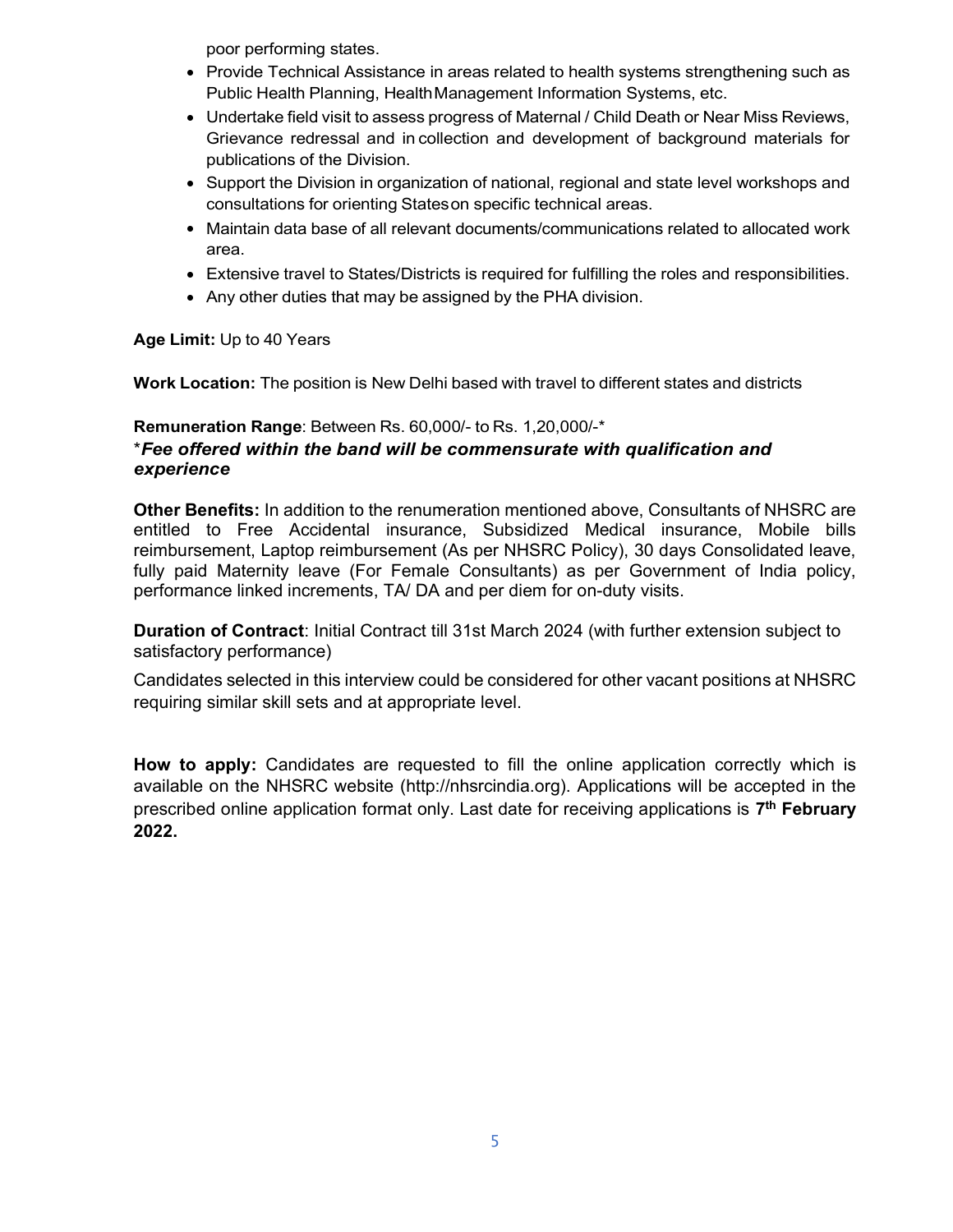## संदर्भ शर्तें कनसल्टेंट– सार्वजनिक स्वास्थ्य प्रशासन, एनएचएसआरसी

राष्ट्रीय स्वास्थ्य प्रणाली संसाधन केंद्र (एनएचएसआरसी), नई दिल्ली, की स्थापना राष्ट्रीय स्वास्थ्य मिशन (एनएचएम) के अंतर्गत स्वायत्त पंजीकृत संस्था के रूप में की गई है। इसका उददेश्य सार्वजनिक स्वास्थ्य प्रणाली को मजबूत बनाने के लिए राज्यों को तकनीकी सहायता उपलब्ध कराना और उनकी क्षमता बढ़ाना है। एनएचएसआरसी को एन.एच.एस.आर.सी. को स्वास्थ्य नीति / कार्यक्रम तैयार करने और मूल्यांकन में योगदान करने का भी जनादेश प्राप्त है। एनएचएसआरसी अपने सार्वजनिक स्वास्थ्य प्रशासन प्रभाग के लिए विशुद्ध रूप से अनुबंध के आधार पर कनसल्टेंट्स की भर्ती करने का इच्छुक है।

वर्ष 2006 में आरंभ से ही एनएचएसआरसी अपने एजेंडे के लिए ज्ञान का भंडार और उत्कृष्टता का केंद्र रहा है। इस संगठन के सार्वजनिक स्वास्थ्य के क्षेत्र में संलग्न अनेक घरेलू और अंतरराष्ट्रीय निकायों के साथ व्यावसायिक संबंध हैं। ऐसे अनेक व्यक्ति हैं जिन्होंने एनएचएसआरसी के साथ कार्य किया और अमूल्य अनुभव प्राप्त किया जिससे पेशेवर मंजिल की अगली सीढ़ी पर छलांग लगाने में सक्षम हुए। स्वास्थ्य एवं परिवार कल्याण मंत्रालय के साथ कार्य करने के व्यापक अवसरों के साथ एनएचएसआरसी की प्रक्रियाएं इसकी अनूठी विशेषताएं हैं।

यदि आप स्वास्थ्य निष्पक्षता और उत्कृष्टता के लिए प्रतिबद्ध हैं तो यह भारत में सार्वजनिक स्वास्थ्य परिदृश्य को दिशा देने के लिए प्रतिबद्ध टीम के साथ कार्य करने का अनूठा अवसर है। यह पद आपको स्वास्थ्य प्रणाली को मजबूत करने, स्वास्थ्य सेवा वितरण में सुधार और राष्ट्रीय, राज्य एवं जिला स्तरों पर कार्यान्वयन सहायता के बारे में अनुभव के माध्यम से सकारात्मक स्वास्थ्य परिणाम प्राप्त करने की प्रक्रिया) में भागीदारी का अवसर उपलब्ध कराता है। विभिन्न क्षेत्रों में काम करने वाले दल के साथ कार्य करके आप सेवा वितरण प्रणाली, सार्वभौमिक प्राथमिक स्वास्थ्य देखभाल, स्वास्थ्य के लिए मानव संसाधन, सामुदायिक प्रक्रियाओं, स्वास्थ्य वित्तपोषण, देखभाल की गुणवत्ता, सार्वजनिक स्वास्थ्य नियोजन और स्वास्थ्य संवर्द्धन संबंधी अनेक चुनौतियों के समाधान खोजने, अपनाने, सह-सृजन के साथ उनका प्रचार-प्रसार कर सकते हैं। यह व्यापक स्तर पर स्वास्थ्य प्रणाली को मजबूत करने में समर्थन, जिला एवं उप जिला स्तर पर कार्यान्वयन से सीखने, ज्ञान के आदान–प्रदान और सार्वभौमिक स्वास्थ्य कवरेज के सपने को साकार करने में सक्षम बनाने का अवसर है।

सार्वजनिक स्वास्थ्य प्रभाग (पीएचएस) राष्ट्रीय सार्वजनिक स्वास्थ्य नीतियों / शासन / कार्यक्रमों के विकास पर कार्य करता है और क्षमता विकास, समर्थक पर्यवेक्षण और निगरानी के माध्यम से कार्यान्वयन में राज्यों और जिलों की सहायता करता है। यह व्यावहारिक धरातल पर कार्य करने से प्राप्त अनुभव के साथ राष्ट्रीय नीतियों और कार्यक्रमों की सूचना भी देता है। पीएचए प्रभाग के कार्य के प्रमुख क्षेत्रों में निम्नलिखित शामिल हैं :

मॉडल स्वास्थ्य जिले पहल – यह प्रभाग ओओपीई करम करने के परिणाम हासिल करने और विभिन्न कार्यक्रमों के लिए जिले के समग्र स्वास्थ्य सूचकों में सुधार के लिए आश्वस्त सेवाओं के प्रावधान सुनिश्चित करने के लिए चुनिंदा जिलों के साथ कार्य करता है। इस पहल के अंतर्गत प्रभाग पहचाने गए जिला अस्पताल, एसडीएच तथा आश्वस्त स्वास्थ्य सेवाओं विशेष रूप से महत्वपूर्ण देखभाल सेवाओं के प्रावधान के लिए सीएचसी, पीएचसी और एससी की श्रृंखला को तकनीकी समर्थन उपलब्ध कराता है। ढांचागत, एचआर, गुणवत्ता और स्वास्थ्य प्रणाली की आवश्यकताओं का अनुपालन करने वाले और एनएचएम के अंतर्गत स्वास्थ्य कार्यक्रमों के श्रेष्ठ कार्यान्वयन वाले स्वास्थ्य केंद्र मॉडल स्वास्थ्य जिले के रूप में पात्र होते हैं और बदले में अन्य जिलों और राज्यों द्वारा अनुकरण के लिए मॉडल के रूप में काम करते हैं।

द्वितीयक देखभाल के प्राक्धान को मजबूत करना - यह प्रभाग ढांचागत आवश्यकताओं और तकनीकी प्रोटोकोल के मामले में द्वितीयक देखभाल स्वास्थ्य केंद्रों को मजबूत करने में तथा डीएनबी / सीपीएस, नर्सिंग और पैरामेडिकल पाठ्यक्रमों के प्रावधान द्वारा ज्ञान केंद्र के रूप में जिला अस्पतालों को विकसित करने के लिए तकनीकी सहायता उपलब्ध कराता है। यह जिला अस्पतालों के लिए संभावित योजना विकसित करने में भी राज्यों की सहायता करता है। द्वितीयक देखभाल को मजबूत करने के अंतर्गत प्रमुख क्षेत्र निम्नलिखित हैं :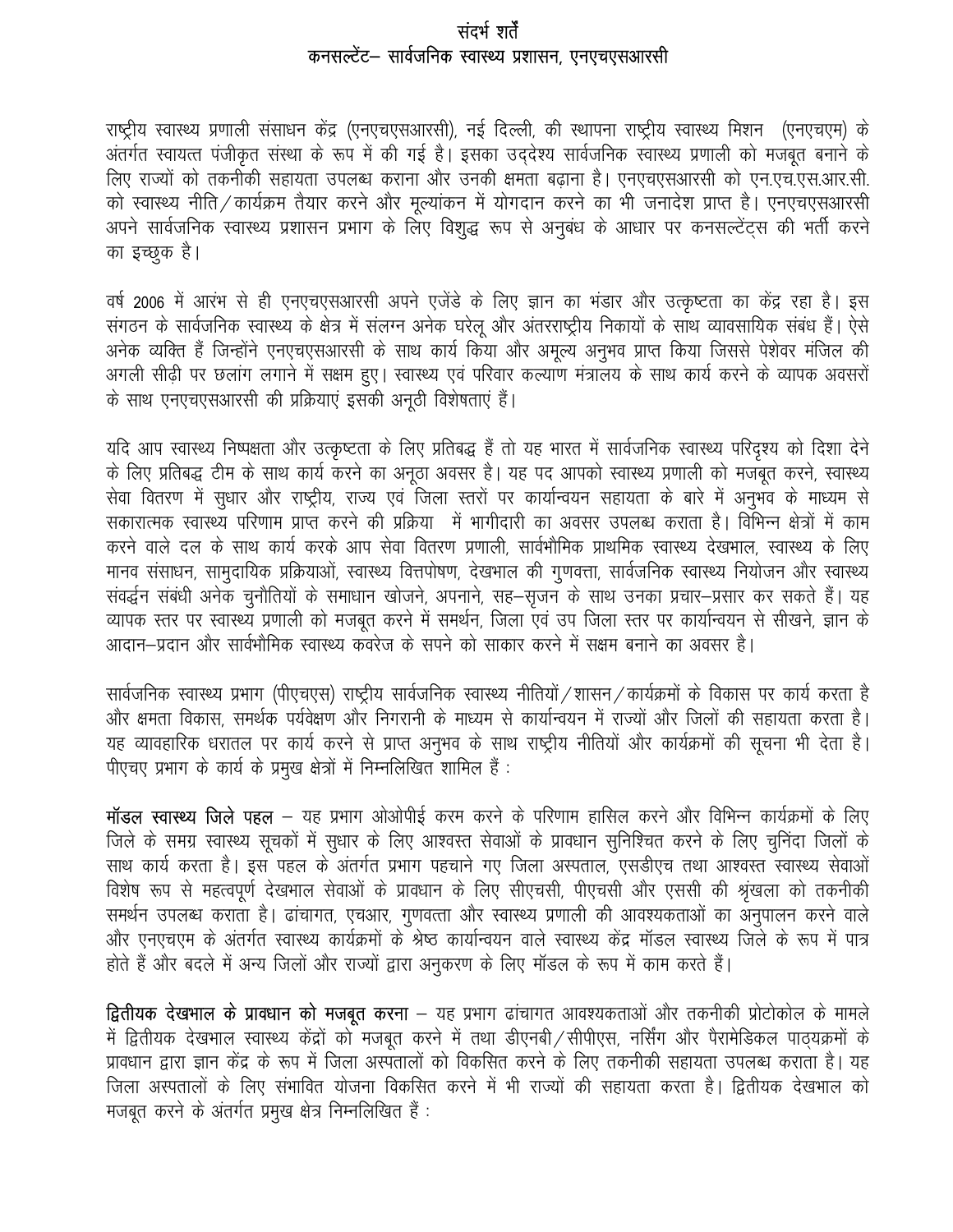- जिला अस्पताल को मजबूत करना
- परिवार मेडिसिन
- एमसीएच मजबत करना
- सीईएमओएनसी / एलएसएएस का संशोधन

सार्वजनिक स्वास्थ्य शासन – गतिशील एवं उत्तरदायी स्वास्थ्य प्रणाली शासन सार्वजनिक क्षेत्र में चुनौती बना रहा है। उत्तरदायित्व और स्वास्थ्य प्रणाली जोखिम प्रबंधन (जैसे मृत्युदर जांच, प्रेस्क्रिप्शन जांच, सूची एवं वित्तीय जांच) के लिए तंत्र या तो अपर्याप्त है या उसका अभाव है। न ही सेवा वितरण (विशेषरूप से महत्वपूर्ण अर्थात प्रतिकूल प्रभाव की रिपोर्टिंग जैसे) में खामी की आशंका के बारे में शीघ्र चेतावनी संकेत सृजित करने के लिए कोई प्रणाली है। यह प्रभाग असमय मृत्यु और परिहार्य घटनाओं से बचने के लिए समय पर सुधारात्मक कार्रवाई करने में सक्षम स्वास्थ्य प्रणाली सूचक साधनों के माध्यम से सार्वजनिक स्वास्थ्य शासन को मजबूत करने के बारे में कार्य कर रहा है।

- भौतिक मृत्यू निगरानी समीक्षा और बाल मृत्यू समीक्षा
- $\bullet$  क्लीनिकल शासन
- $\bullet$  रेफरल परिवहन
- सिविल पंजीकरण प्रणाली
- $\bullet$  नागरिक चार्टर

व्यापक प्राथमिक स्वास्थ्य देखभाल – प्रभाग ने व्यापक प्राथमिक स्वास्थ्य देखभाल के निश्चित प्रमुख क्षेत्रों में परिचालन दिशानिर्देशों का मसौदा तैयार करने में समन्वय किया है। ये दिशानिर्देश मुख स्वास्थ्य, मानसिक, तंत्रिका और मादक पदार्थों के सेवन संबंधी विकारों, आपात सेवाओं, एचडब्ल्यूसी और आरएमएनसीएच+ए के आर्किटेक्चुरल डिजाइन के क्षेत्रों से संबंधित हैं।

भारतीय सार्वजनिक स्वास्थ्य मानक (आईपीएचएस) – प्रभाग ने हाल के कार्यक्रम प्रयासों के साथ तालमेल के माध्यम से संशोधित आईपीएचएस 2019 (ग्रामीण और शहरी दोनों के मानकों सहित) को अंतिम रूप दिया है। यह अनुमोदन की प्रक्रिया के अधीन है।

राष्ट्रीय शहरी स्वास्थ्य मिशन (एनयूएचएम) - यह प्रभाग एनयूएचएम के कार्यान्वयन में राज्यों की क्षमता मजबूत करने के लिए दिशानिर्देश (मंत्रालय में एनयुएँचएम प्रभाग के साथ समन्वय में) विकसित करता है, संबंधित हितधारकों के साथ कार्य करता है और समर्थक पर्यवेक्षण भी कराता है तथा विविध शहरी स्वास्थ्य गतिविधियों की निगरानी करता है।

सार्वजनिक स्वास्थ्य प्रबंधन काडर (पीएचएमसी) - यह प्रभाग राज्यों की मौजूदा स्वास्थ्य संरचना के अंदर सार्वजनिक स्वास्थ्य काडर सृजित करने में स्वास्थ्य एवं परिवार कल्याण मंत्रालय को समर्थन दे रहा है। 13वीं सीसीएचएफडब्ल्यू के सदज्ञयों ने "सबके लिए स्वास्थ्य" का लक्ष्य हासिल करने के लिए मार्च 2022 तक अपने राज्यों में सार्वजनिक स्वास्थ्य प्रबंधन काडर गठित करने के लिए प्रतिबद्धता व्यक्त की है।

संचारी रोग – कार्यान्वयन समर्थन के साथ–साथ कोविड–19 संबंधी गतिविधियों पर विशेष ध्यान देने के साथ संचारी रोग नियंत्रण कार्यक्रम के अंतर्गत विशिष्ट सार्वजनिक स्वास्थ्य रणनीतियों की प्रगति की समीक्षा उपलब्ध कराना।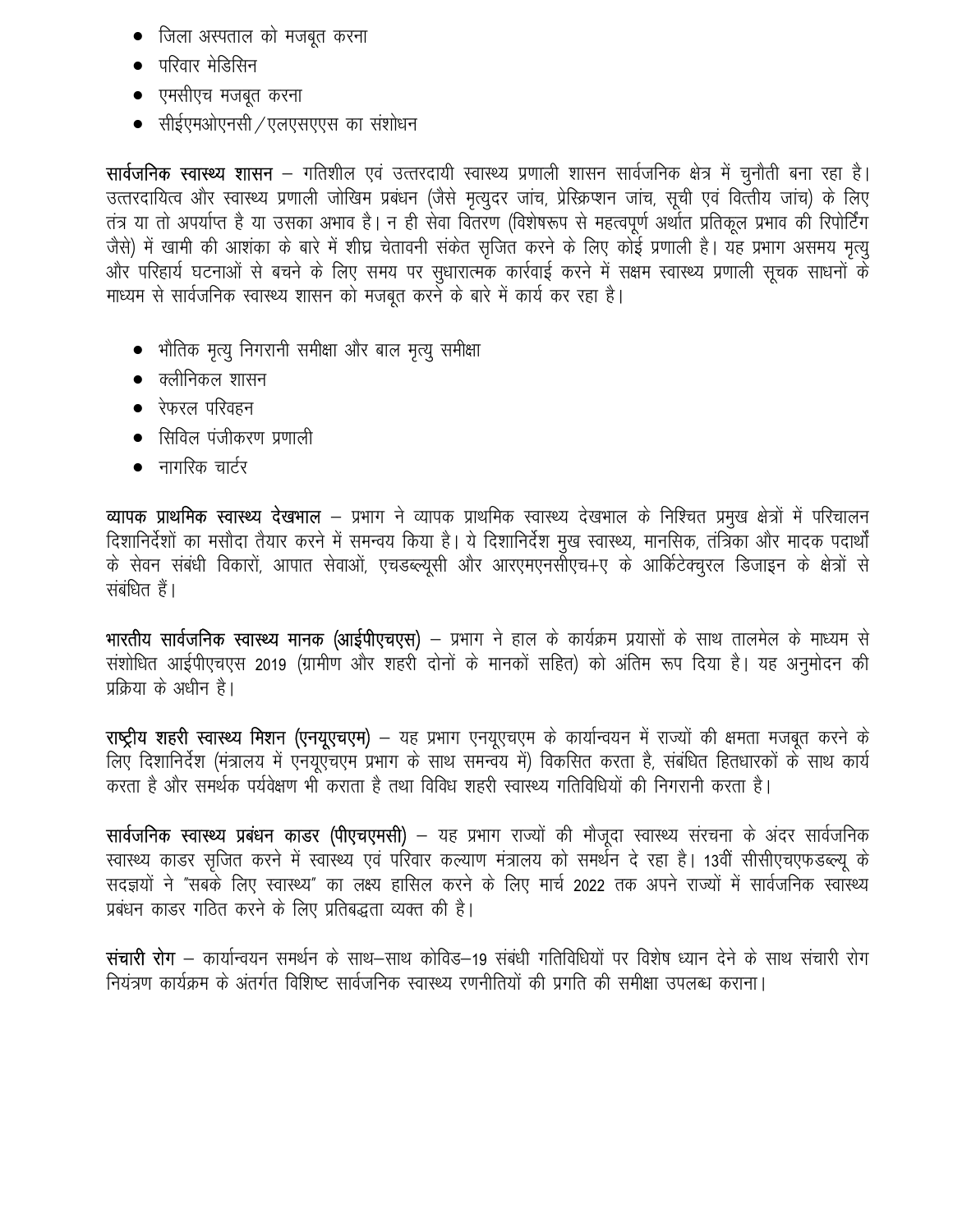# कनसल्टेंट के रूप में पीएचए डिविजन के लिए वर्तमान रिक्ति

पीएचए डिविजन (प्रभाग) को युवा एवं ओजस्वी सार्वजनिक स्वास्थ्य पेशेवरों की तलाश है जो न्यूनतम पर्यवेक्षण के साथ सशक्त कार्य नैतिकता और क्षमता के साथ अतिसक्रिय एवं स्वयं के प्रति उत्तरदायी हों तथा निर्धारित समयसीमा का कड़ाई से पालन करते हुए परिणाम दे सकें।

आवेदक को सर्वाधिक वंचित और सीमांत जनसंख्या के अच्छी गुणवत्ता वाली सार्वजनिक स्वास्थ्य सेवाएं उपलब्ध और सुलभ–सुगम बनाने के दृष्टिकोण के साथ सार्वजनिक स्वास्थ्य सेवाओं को मजबूत करने का जुनून होना चाहिए तथा दृष्टिकोण को निरंतर और रणनीतिक रूप से साकार करने की दिशा में कार्य करने का उत्साह होना चाहिए।

चुने गए उम्मीदवार को राज्यों एवं जिलों और अन्य हितधारकों के साथ गतिशील मंच पर कार्य करने का अवसर मिलेगा। यह कार्य विभिन्न स्तरों पर सार्वजनिक स्वास्थ्य चुनौतियों को समझने और समस्याओं के समाधान के लिए रणनीतियों विकसित करने और कार्यान्वित करने का अनुभव उपलब्ध कराएगा।

यह पद विशेष रूप से सार्वजनिक स्वास्थ्य प्रशासन के अंतर्गत कनसल्टेंट की भर्ती के लिए है। इस पद पर नियुक्त व्यक्ति सलाहकार-सार्वजनिक स्वास्थ्य प्रशासन को रिपोर्ट करता है और विशुद्ध रूप से अनुबंध के आधार पर है तथा इसकी अवधि शुरू में दो वर्ष है और कार्य प्रदर्शन के आधार पर बढ़ाई जा सकती है।

## शैक्षिक योग्यताएं

## अनिवार्य योग्यताएं :

A. एमबीबीएस में स्नातक उपाधि, के साथ सामुदायिक मेडिसिन में एमडी / सार्वजनिक स्वास्थ्य में रनातकोत्तर / सार्वजनिक स्वास्थ्य में पीएचडी / अस्पताल एवं स्वास्थ्य प्रबंधन में स्नातकोत्तर डिप्लोमा

## या

B. बीडीएस / आयुष / बीएससी नर्सिंग / सामाजिक कार्य / पोषण में स्नातक के साथ स्नातकोत्तर (डिप्लोमा / डिग्री / उच्चतर योग्यता) :

- सार्वजनिक स्वास्थ्य में पीएचडी
- पोषण में पीएचडी
- सार्वजनिक स्वास्थ्य में स्नातकोत्तर (एमपीएच)
- सार्वजनिक स्वास्थ्य डेंटिस्ट्री में एमडीएस
- सामुदायिक नर्सिंग में एमएससी
- अस्पताल और स्वास्थ्य देखभाल प्रबंधन में मास्टर ऑफ बिजनस एडमिनिस्ट्रेशन
- स्वास्थ्य नियोजन और स्वास्थ्य नीति में स्नातकोत्तर
- वैश्विक स्वास्थ्य में स्नातकोत्तर
- पर्यावरणीय स्वास्थ्य में स्नातकोत्तर
- महामारी विज्ञान में स्नातकोत्तर
- पोषण में मास्टर ऑफ साइंस
- मातृत्व एवं बाल स्वास्थ्य में स्नातकोत्तर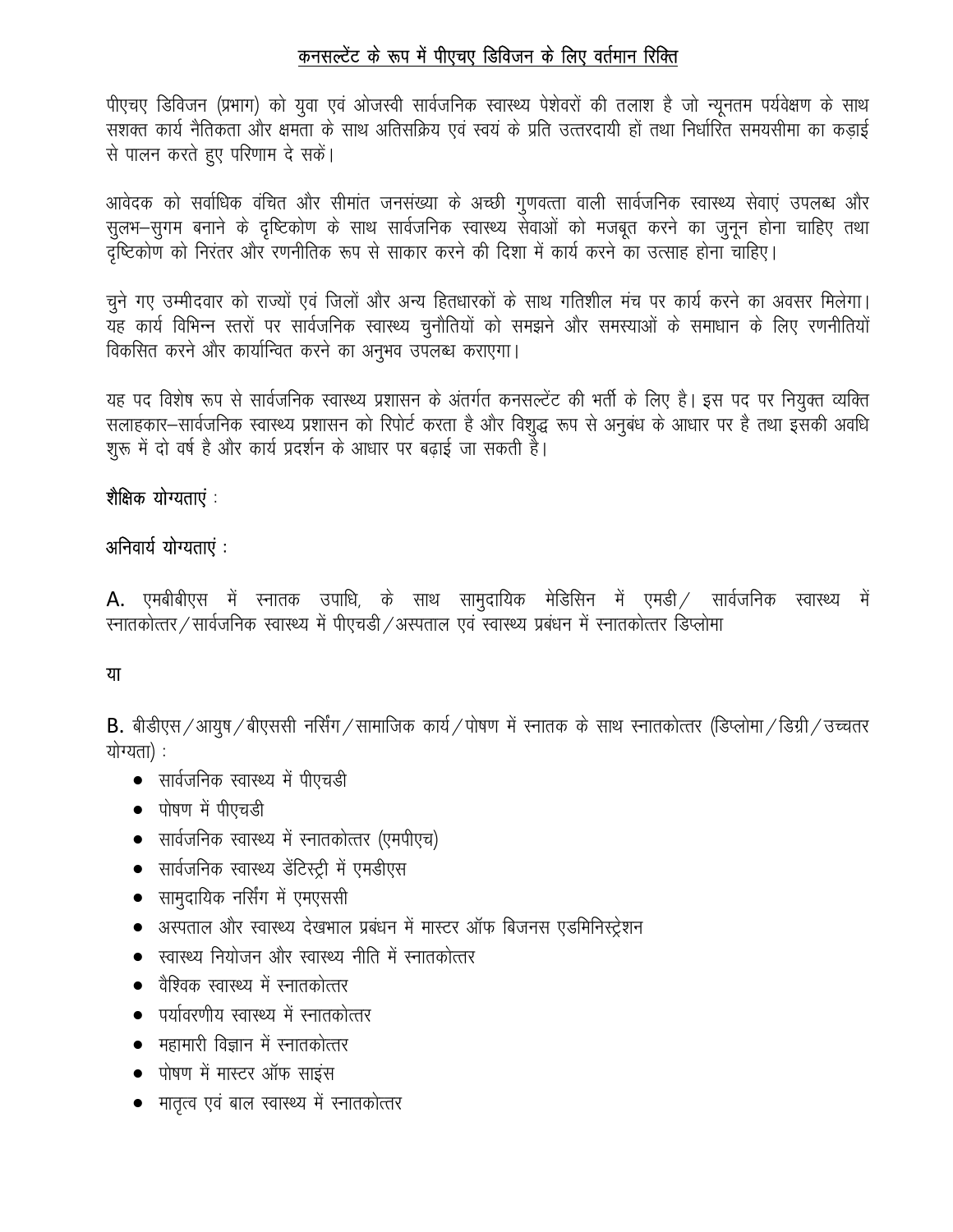- सामाजिक कार्य में स्नातकोत्तर
- स्वास्थ्य एवं अस्पताल प्रबंधन में स्नातकोत्तर डिप्लोमा

# कार्य अनुभव

# अनिवार्य अनुभव

उपर्युक्त उल्लेखित स्नातकोत्तर उपाधिक के साथ शैक्षिक योग्यता के उपरांत 2 वर्ष का कार्य अनुभव या

एमबीबीएस डिग्री धारक को 2 वर्ष का अनुभव आवश्यक

या

एमबीबीएस के साथ एमडी धारक के लिए कोई अनुभव की आवश्यकता नहीं है

नोट :

सार्वजनिक ⁄ सरकारी क्षेत्र में कार्य करने वाले उम्मीदवारों को प्राथमिकता दी जाएगी।  $\bullet$ 

# वाछनीय कार्य अनुभव:

- ब्लॉक / जिला / राज्य या राष्ट्रीय स्तर पर सार्वजनिक स्वास्थ्य में कार्य करने का प्रदर्शित अनुभव
- एनएचएम / मातृत्व एवं बाल स्वास्थ्य / आरएमएनसीएच+ए / एनएचपी / स्वास्थ्य नियोजन / स्वास्थ्य नीति और एडवोकेसी / सार्वजनिक स्वास्थ्य प्रणाली को मजबूत करना या स्वास्थ्य देखभाल प्रबंधन जैसे मुख्य सार्वजनिक स्वास्थ्य क्षेत्रों में अनुभव
- क्षेत्र स्तर पर स्वास्थ्य कार्यक्रम संचालन / जिला स्तरीय स्वास्थ्य प्रणाली को मजबूत बनाने के लिए कार्य करने में प्रदर्शित अनुभव
- स्वास्थ्य ढांचे विशेष रूप से उच्च आश्रित इकाई, ऑप्रेशन थियेटर, प्रसव कक्ष, प्रयोगशालाओं, सीएसएसडी इत्यादि जैसे महत्वपूर्ण क्षेत्रों के लिए राष्ट्रीय और राज्य स्तर पर कार्यशालाओं को आयोजन

# व्यक्तिगत गुण और कौशल

- गतिशील, ओजस्वी और अत्यधिक प्रेरित के साथ पहल करने एवं स्वामित्व लेने की भावना तथा टीम के अंग के रूप में सौंपी गई कोई भी जिम्मेदारी लेने के लिए तैयार
- उच्च गुणवत्ता का लेखन कार्य प्रस्तुत करने की क्षमता के साथ नियत समयसीमा के सख्ती से अनुपालन सहित विस्तार पर पूरा ध्यान
- स्वास्थ्य प्रणाली के मुद्दों विशेष रूप से गरीबों और वंचित जनसंख्या के लिए कार्य करने का जुनून तथा समस्या समाधान के दृष्टिकोण के साथ राष्ट्रीय स्तर पर नीति के बारे में कार्य करने को तत्पर
- टीम के समक्ष ताजगीभरे और नवीन विचार प्रकट किए जाते समय प्रश्न पूछने की क्षमता, किसी भी स्थिति में अनुक्रिया करने की क्षमता के साथ बारीकी से अवलोकन एवं उत्सुकता का गुण होना चाहिए
- विविध क्षेत्रों की टीम के वातावरण में कार्य करने की प्रदर्शित क्षमता
- तकनीकी सहायता उपलब्ध कराने के लिए राज्यों और जिलों की यात्रा करने की इच्छा और कार्य की समयसीमा का पालन करने के लिए एक साथ कई कार्यों पर कार्य करने की क्षमता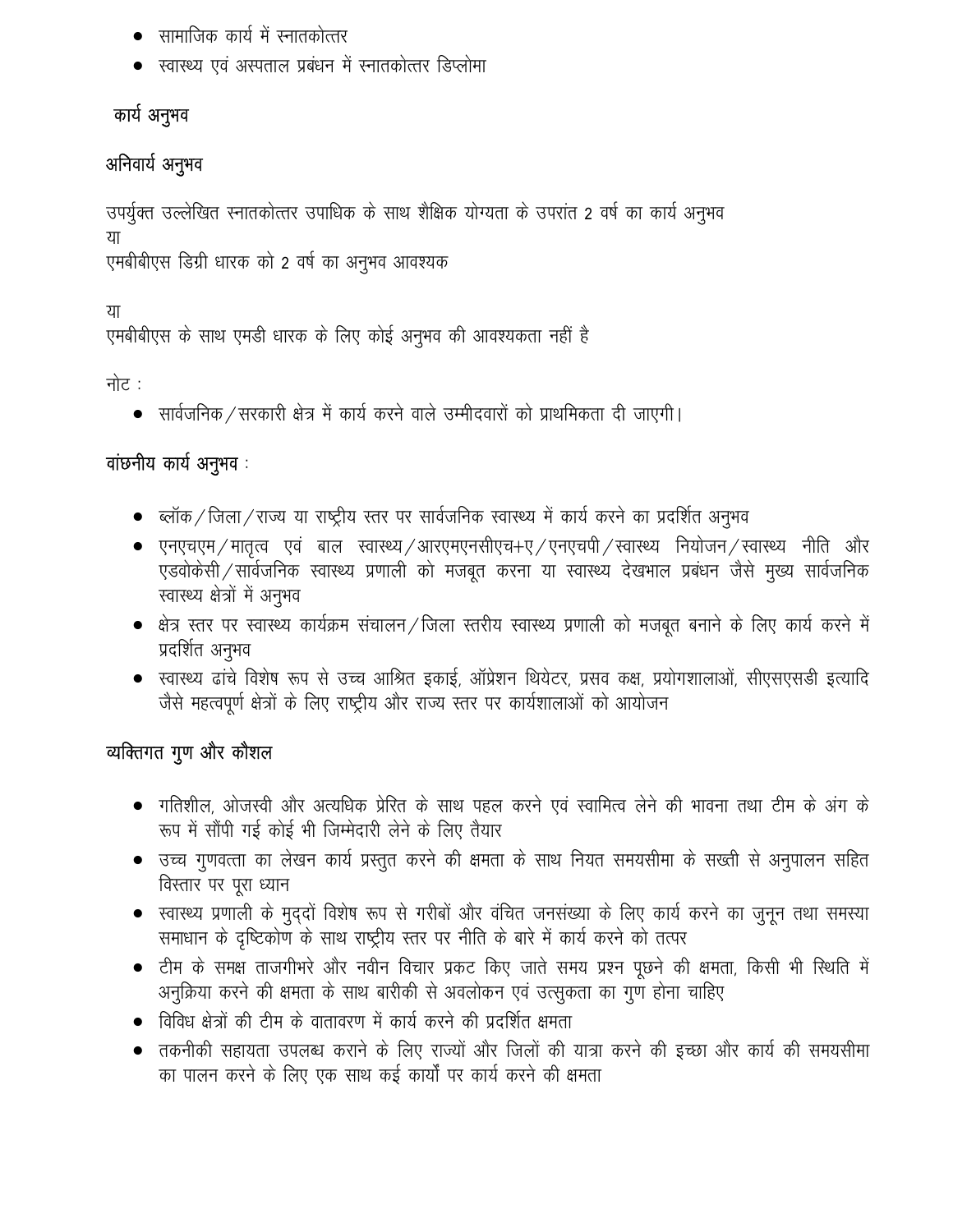- कंप्यूटर प्रवीणता के साथ एमएस वर्ड, एक्सेल, पॉवरपाइंट और प्रासंगिक डाटा एवं दस्तावेज खोजने के लिए वेबसर्फिंग जैसे सामान्य रूप से उपयोग होने वाले पैकेज का उच्च स्तर का ज्ञान
- उत्कृष्ट संचार एवं प्रस्तुति कौशल, विश्लेषणात्मक एवं अंतरवैयक्तिक क्षमताएं, अंग्रेजी में उत्कृष्ट मौखिक एवं लेखन संचार कौशल। हिंदी में कार्य करने की ज्ञान भी वांछनीय है।

## भूमिकाएं और जिम्मेदारियां :

- लेआउट डिजाइन सहित सार्वजनिक स्वास्थ्य संस्थानों से संबंधित आईपीएचएस के ढांचागत घटक के विकास में सहायता
- स्वास्थ्य प्रणाली के बारे में सूचना का व्यवस्थित संग्रह, प्रलेखन और प्रस्तुति तथा प्रमुख निर्णय लेने वालों को स्वास्थ्य आवश्कता संबंधी सुझाव उपलब्ध कराना।
- एचएमआईएस के आंकड़ों का विश्लेषण और केंद्रीय, राज्य और जिला स्तर पर निर्णय लेने वालों के लिए उसका उपयोग
- महामारीविज्ञान एवं एचआईएमएस दोनों तरह के सुझावों का उपयोग करते हुए राज्य एवं जिला स्वास्थ्य योजनाएं बनाने और योजनाओं की समीक्षा एवं सुधार के लिए जिला एवं राज्य स्तर पर क्षमता निर्माण में पीएचए टीम की सहायता करना तथा खराब निष्पादन वाले राज्यों की आवश्यकता के अनुसार बजटीय एवं वित्तीय नियोजन के बारे में समर्थन देना
- स्वास्थ्य प्रणाली मजबूत करने से संबंधित सार्वजनिक स्वास्थ्य नियोजन, स्वास्थ्य प्रबंधन सूचना प्रणाली इत्यादि जैसे क्षेत्रों में तकनीकी सहायता उपलब्ध कराना
- मातृत्व / बाल मृत्यू या नीयर मिस समीक्षा, शिकायत समाधान की प्रगति का आकलन करने के लिए क्षेत्र की यात्रा करना और प्रभाग के प्रकाशन के लिए पृष्ठभूमि सामग्रियों का संग्रह एवं विकास
- राष्ट्रीय एवं राज्य स्तरीय कार्यशालाओं तथा विशिष्ट तकनीकी क्षेत्रों के बारे में राज्यों को परिचित कराने के लिए परामर्श आयोजित करने में प्रभाग की सहायता करना
- आवंटित कार्य क्षेत्र संबंधी सभी प्रासंगिक दस्तावेज / संचार का डाटाबेस रखना
- यह भूमिकाएं एवं जिम्मेदारियों पूरी करने के लिए राज्यों / जिलों की गहन यात्रा करना आवश्यक है
- कोई अन्य कार्य जो पीएचए डिविजन द्वारा सौंपा जा सकता है

आयु सीमा : 40 वर्ष तक

कार्य का स्थान: नई दिल्ली, विभिन्न राज्यों और जिलों की यात्रा पर आधारित।

**परिलब्धि की सीमा**: रु. 60,000 / – से रु. 1,20,000 / – के बीच

# 'इस बैंड में प्रस्तावित फीस योग्यता और अनुभव के समानुपातिक होगी

अन्य लाभ : उपर्युक्त उल्लेखित परिलब्धि के अतिरिक्त, एनएचएसआरसी के कनसल्टेंट निःशुल्क दुर्घटना बीमा, सब्सिडीयुक्त चिकित्सा बीमा मोबाइल बिल की प्रतिपूर्ति, लैपटोप प्रतिपूर्ति (एनएचएसआरसी की नीति के अनुसार), भारत सरकार की नीति के अनुसार 30 दिन का समेकित अवकाश, पूर्णतः सवेतन मातृत्व अवकाश (महिला कनसल्टेंट के लिए), कार्य प्रदर्शन से जुड़ी वेतन वृद्धि, टीए / डीए और ड्यूटी के दौरान यात्रा के लिए प्रतिदिन